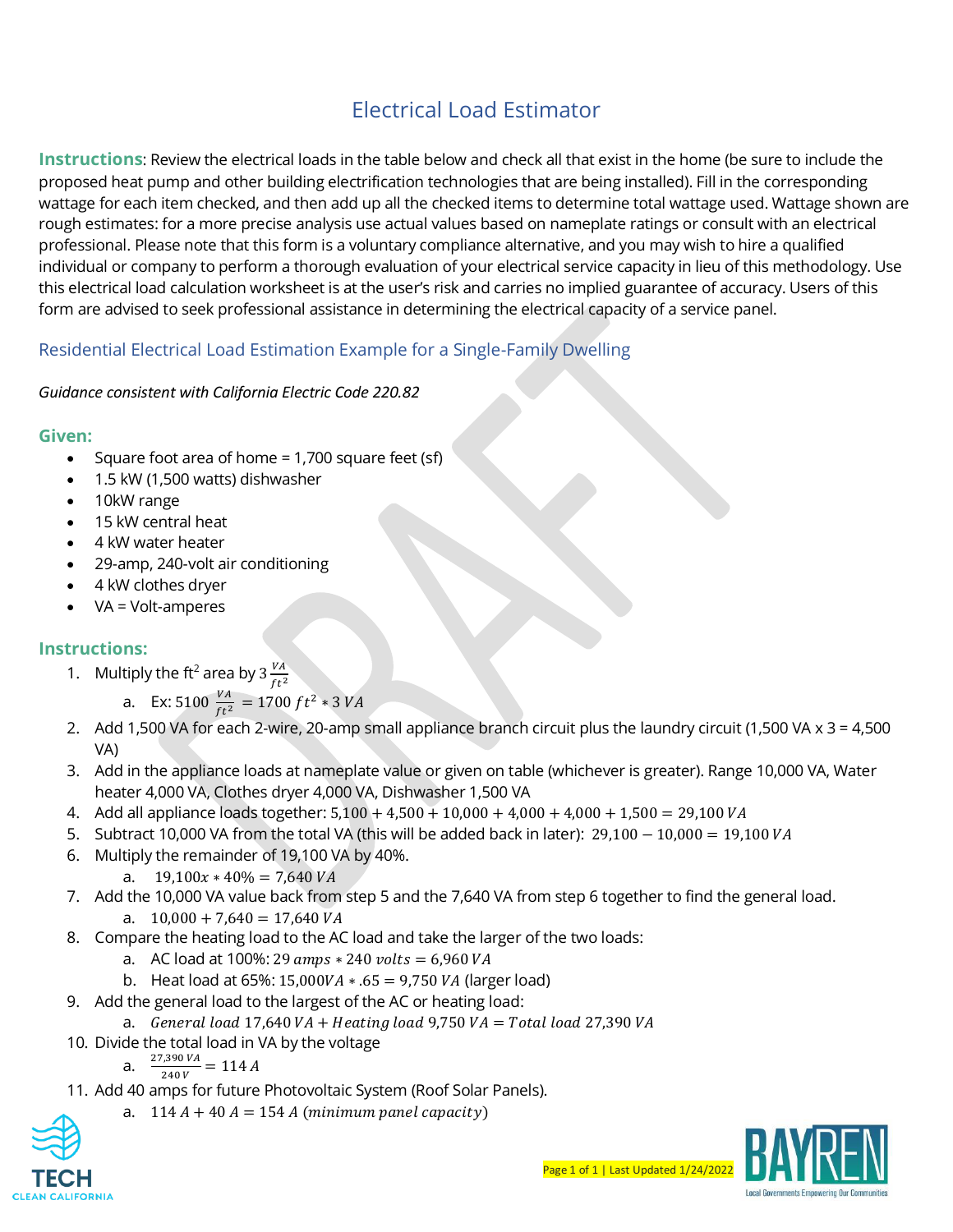| <b>Check All Applicable</b>                                       | <b>Description of Load</b>                                | <b>Volt-Amps on</b><br><b>Nameplate Rating</b> | <b>Watts Volt-Amps Used</b><br>(Fill all Applicable) |  |
|-------------------------------------------------------------------|-----------------------------------------------------------|------------------------------------------------|------------------------------------------------------|--|
| General Lighting/Power Load                                       |                                                           |                                                |                                                      |  |
| Required                                                          | Total sq. footage of building x 3                         | 3 volt-amps/sf                                 |                                                      |  |
| Required                                                          | Kitchen Small Applicant Branch<br>Circuits (minimum of 2) | 1,500 volt-amps/circuit                        |                                                      |  |
| Required                                                          | Laundry Circuit (minimum of 1)                            | 1,500 Volt - Amps                              |                                                      |  |
|                                                                   | Appliances and Equipment Except Air Conditioner(s)        |                                                |                                                      |  |
|                                                                   | Microwave                                                 | 1,400 watts                                    |                                                      |  |
|                                                                   | <b>Trash Compactor</b>                                    | 1,000 watts                                    |                                                      |  |
|                                                                   | Dishwasher                                                | 1,500 watts                                    |                                                      |  |
|                                                                   | Disposal                                                  | 1,000 watts                                    |                                                      |  |
|                                                                   | <b>Electric Oven</b>                                      | 2,000 watts                                    |                                                      |  |
|                                                                   | <b>Electric Range</b>                                     | 5,000 watts                                    |                                                      |  |
|                                                                   | <b>Induction Range</b>                                    | 10,000 watts                                   |                                                      |  |
|                                                                   | <b>Electric Clothes Dryer</b>                             | 4,000 watts                                    |                                                      |  |
|                                                                   | <b>Electric Clothes Washer</b>                            | 500 watts                                      |                                                      |  |
|                                                                   | <b>Electric Tankless Water Heater</b>                     | 15,000 watts                                   |                                                      |  |
|                                                                   | <b>Electric Water Heater</b>                              | 4,000 watts                                    |                                                      |  |
|                                                                   | Electric Heat Pump Water Heater                           | 550 watts                                      |                                                      |  |
| Required on new homes                                             | <b>Electric Vehicle Supply Equipment</b><br>(EVSE)        | 7,000 watts                                    |                                                      |  |
|                                                                   | <b>Evaporative Cooler</b>                                 | 500 watts                                      |                                                      |  |
|                                                                   | Pool or Spa                                               | 2,000 watts                                    |                                                      |  |
|                                                                   | Other                                                     |                                                |                                                      |  |
|                                                                   | Other                                                     |                                                |                                                      |  |
|                                                                   | Other                                                     |                                                |                                                      |  |
| Sub-Total Volt Amps Used (add up V-A used for everything checked) |                                                           |                                                |                                                      |  |
|                                                                   |                                                           |                                                | $-10,000$ V-A                                        |  |
|                                                                   |                                                           | Subtotal (A)                                   |                                                      |  |
|                                                                   |                                                           |                                                | x.40                                                 |  |
|                                                                   |                                                           | Subtotal (B)                                   |                                                      |  |
|                                                                   |                                                           |                                                | $+10,000$ V-A                                        |  |
|                                                                   |                                                           | Subtotal (C)                                   |                                                      |  |
|                                                                   |                                                           | Page 1 of 1   Last Undated 1/24                |                                                      |  |



ge 1 of 1 | Last Updated 1/24/2022 |  $\blacksquare$   $\blacksquare$   $\blacksquare$   $\blacksquare$   $\blacksquare$   $\blacksquare$   $\blacksquare$ 

**Local Governments Empowering Our Communities**